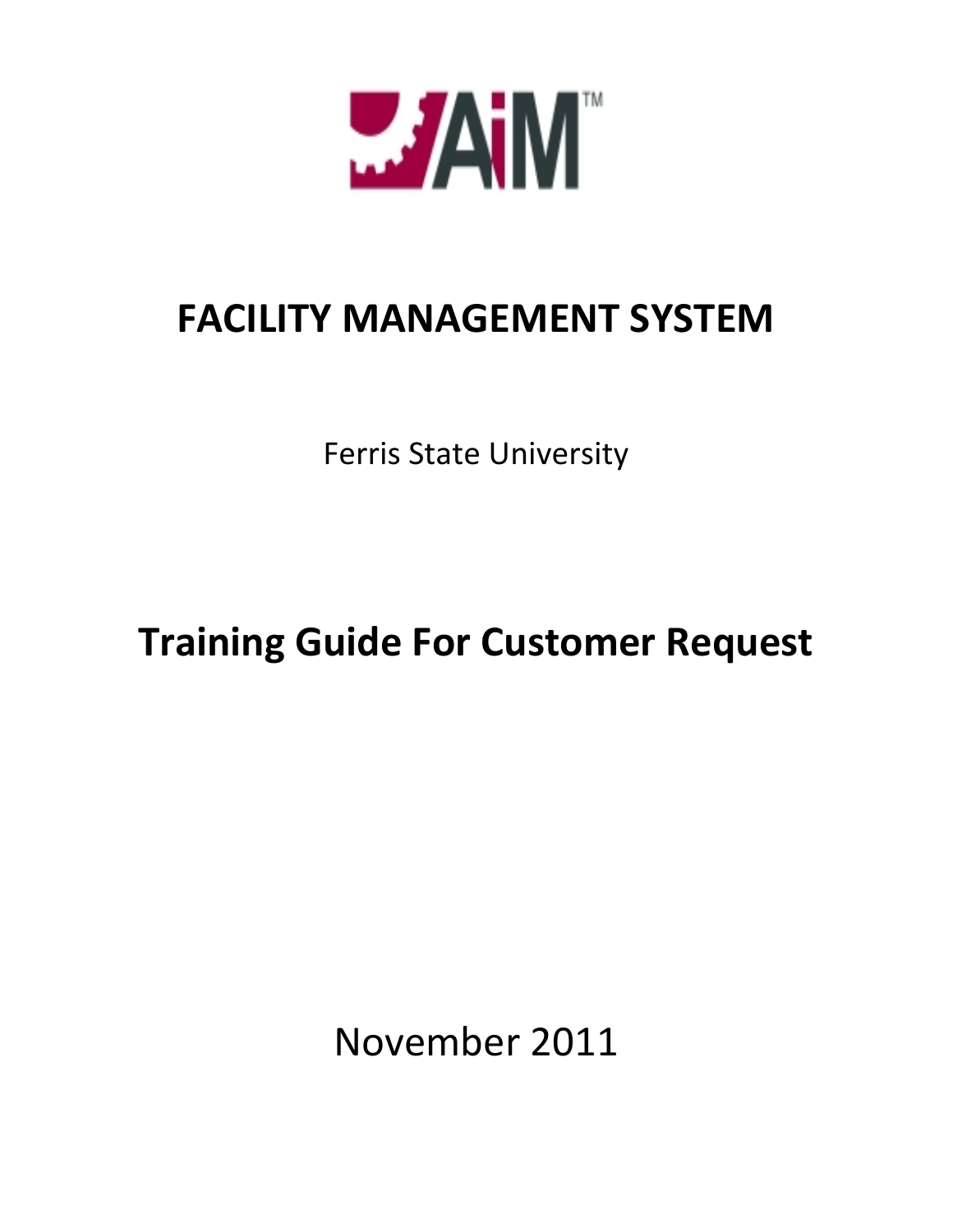## **LOGGING INTO MYFSU AND THE AIM SYSTEM**

AIM is a web application. Access to the system requires a browser and a valid user ID and password for MyFSU. Aim will use your MyFSU username and password. The process and screens for creating a work order requests are shown below.

1. AIM is accessed by clicking the browser icon (i.e. Internet Explorer, Mozilla Firefox, etc.)

2. Go to [http://www.ferris.edu,](http://www.ferris.edu/) select "MYFSU", and login with your user id and password. (This will also be your AIM user id and password.)



3. Once in MyFSU, select the **WorkPlace** tab, go to the **Physical Plant channel** and click on the **Physical Plant Work Order Request link.** 

| Welcome Jillian Renee Bush<br>My Account<br>You are currently logged if<br>Content Layout                                                                                                                                                 |                                                                                                                                                                                                       | FerrisConnect E-mail Calendar Groups<br>Logout                                                                                                                                                    |
|-------------------------------------------------------------------------------------------------------------------------------------------------------------------------------------------------------------------------------------------|-------------------------------------------------------------------------------------------------------------------------------------------------------------------------------------------------------|---------------------------------------------------------------------------------------------------------------------------------------------------------------------------------------------------|
| MyFSU   Academics & Services   Literary<br>学区<br><b>Employee Services</b>                                                                                                                                                                 | Workplace   University Life   Help<br>$\Box$ $\Box$ $\times$<br><b>Student Employment</b>                                                                                                             | <b>Approval Alerts</b><br><b>ZOF</b>                                                                                                                                                              |
| <b>BENEFITS &amp; DEDUCTIONS</b>                                                                                                                                                                                                          | <b>Student Intent Hiring Form</b><br><b>Student Employment Home Page</b>                                                                                                                              | You have no documents pending approval                                                                                                                                                            |
| <b>Retirement Plans</b><br><b>Health Benefits</b><br><b>Flexible Spending Accounts</b><br><b>Beneficiaries and Dependents</b><br><b>PAY INFORMATION</b><br><b>Direct Deposit Allocation</b><br><b>Earnings History</b><br><b>Pav Stub</b> | Student jobs are posted on the following<br>dates:<br>Fall Semester August 1<br>Spring Semester December 1<br>Summer Semester April 15<br><b>Job Vacancy Posting Form</b><br><b>View Job Postings</b> | <b>ロマメ</b><br><b>Finance Services</b><br><b>Budget Queries</b><br><b>Encumbrance Ouerv</b><br><b>Requisition</b><br><b>Approve Documents</b><br><b>View Document</b><br><b>Budget Development</b> |
| <b>Deductions History</b><br><b>HELPFUL LINKS</b>                                                                                                                                                                                         | <b>Hiring Process Overview</b>                                                                                                                                                                        | $\Box$ FIX<br><b>Finance Annoucements</b>                                                                                                                                                         |
| <b>Admissions Online Application</b><br><b>Jobs Summary</b><br><b>Leave Balances</b><br><b>W4 Tax Exemptions or Allowances</b><br><b>Former Student Mail</b>                                                                              | 回国区<br><b>Physical Plant</b><br><b>Physical Plant Work Order Request</b><br>Link for submitting requests, such as<br>Facility/Grounds, Motor Pool, Inventory, and<br>Custodial Supplies.              | [FINANCE] July - Month-end Close<br><b>FFINANCET July - Month-end Close</b><br>[FINANCE] INDEXES REQUIRED for all FY10<br><b>Entries</b>                                                          |
| <b>Conflict of Interest</b>                                                                                                                                                                                                               | <b>Training Guide for Work Order System</b>                                                                                                                                                           | <b>Banner Reports</b><br>□序<br><b>COAD Chainhous</b>                                                                                                                                              |

4. Once you have reached the screen below, you will enter your user name and password; same as your MYFSU user id and password.)

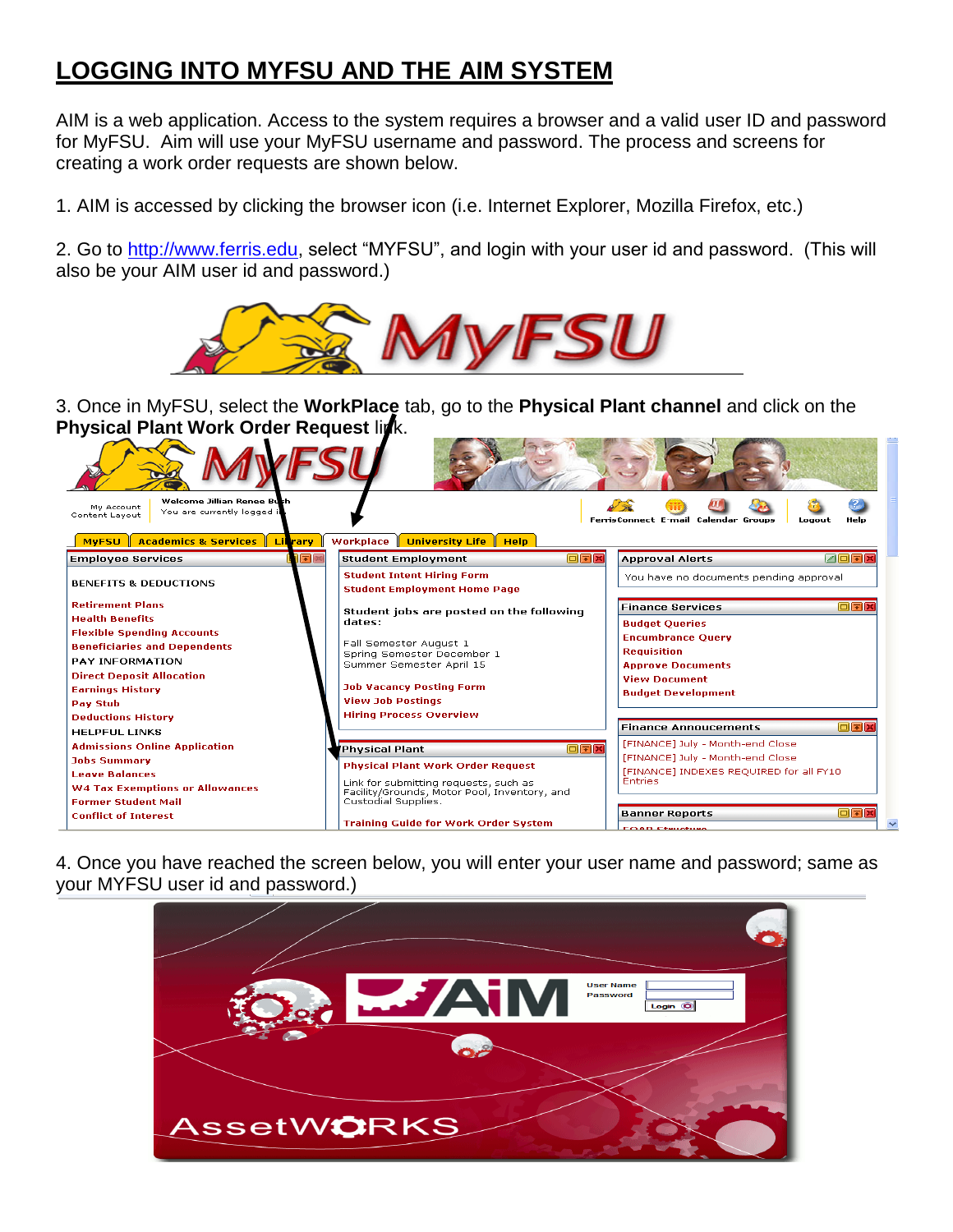## **CUSTOMER REQUEST**

The **customer request** provides the customers a mechanism for requesting work using AIM via MyFSU. Use the following steps to create a customer order request.

\*Note\* A work order is not created until the customer request has gone through all necessary approvals.

1. Once you have logged in to AIM, click on the "Customer Service" link.

2. After clicking on the "*Customer Service" link,* you will be taken to the following page where you will click on the paper icon for "*Customer Request*":

| <b>O</b> Customer Service<br>Menu<br>$\pmb{\Lambda}$<br>Customer Request Approval<br>Setup<br>$\mathbf{m}$<br>$^{\prime}$ edit x | O CUSTOMER REQUEST  | <b>JAIM</b> | Hello, JILLIAN Logout | About Help                                                        |
|----------------------------------------------------------------------------------------------------------------------------------|---------------------|-------------|-----------------------|-------------------------------------------------------------------|
|                                                                                                                                  |                     |             |                       | $\overline{\textbf{0}}$ $\overline{\textbf{c}}$<br>$\overline{0}$ |
| п.<br>Customer Request<br><b>Quick Links</b>                                                                                     | (c) 2011 AssetWorks |             |                       |                                                                   |
|                                                                                                                                  |                     |             |                       |                                                                   |
|                                                                                                                                  |                     |             |                       |                                                                   |
|                                                                                                                                  |                     |             |                       |                                                                   |
|                                                                                                                                  |                     |             |                       |                                                                   |